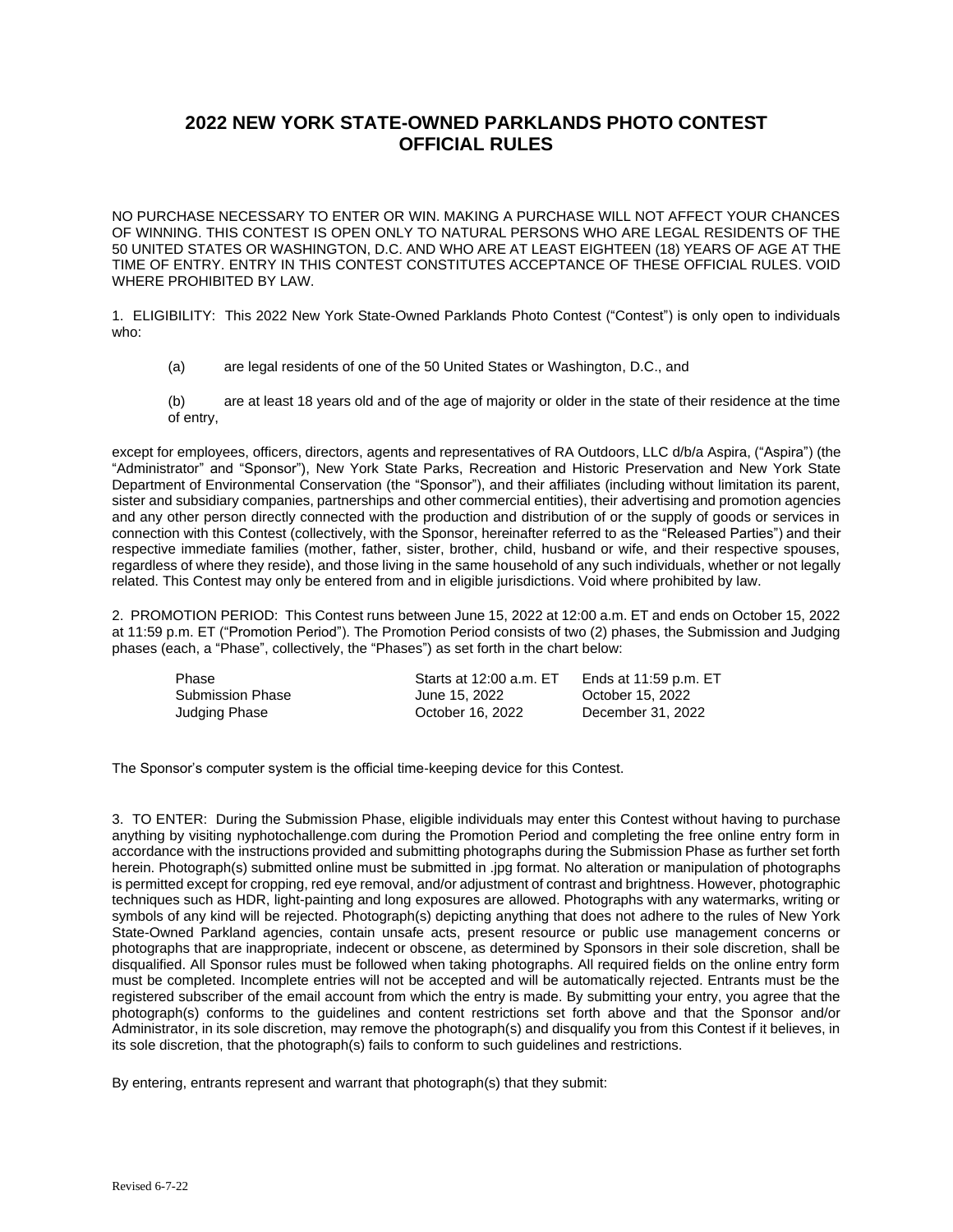- Are their own original creations;
- Do not infringe any other person's or entity's rights; and
- Have not been submitted previously in a contest or promotion of any kind.

Entries must be submitted by the original creator. Photographs(s) created by someone other than you but submitted by you will be disqualified. You must be the sole owner of the copyright of any photographs(s) submitted. Your submission of each photograph is your guarantee that you are the author and copyright holder of such photographs(s).

All photographs must be taken on lands managed by New York State-Owned Parklands between a two-year period from June 15, 2020, and October 15, 2022. Photographs taken in other locations not managed by the Sponsor do not qualify. Please be sure to accurately label your entries per the following examples:

Title: Alger Island Getaway Description: Camping fun with family

Title: Coles Creek State Park Description: Exploring the scenic surroundings

By entering, entrants grant a non-exclusive, worldwide, royalty-free, perpetual license to the Sponsor and/or Administrator to edit, adapt, make derivative works from, broadcast, publish and otherwise use any or all of the descriptions and/or photograph(s) submitted, and may use them for advertising, promotional and/or any other purpose in any and all media now or hereafter devised worldwide in perpetuity without additional compensation, notification or permission, unless prohibited by law. By entering this Contest, entrants agree to have their submitted photograph(s) used and displayed, either singularly or in combination with others and in any size, on the Sponsor's and/or Administrator's website and on the websites, social media, and print materials of the Sponsor without any fee or other form of compensation due at any time for so long as desired by the Sponsor. Credits, descriptions or titles, if any, used with the photograph(s) are in the Sponsor's sole discretion. In the event that ownership of any photograph(s) submitted is challenged in any manner by any person, Sponsor may disqualify that photograph(s) and will discontinue use of the photograph(s).

Online access and an email account are required in order to participate in this Contest. Many public libraries, retail businesses and others offer free access to computers and a number of Internet service providers and other companies offer free email accounts.

There is a limit of ten (10) entries per individual during the Submission Phase regardless as to the method of entry (i.e., Entrant may submit up to ten (10) photographs, in total, during the Submission Phase). Additional entries received from any individual beyond the first ten (10) photographs received from that individual will be void. Entries generated by script, macro or other automated means and entries by any means which, in the opinion of the Sponsor and/or Administrator, are intended to subvert the entry process will be void. All entries, including photograph(s) submitted, become the property of the Sponsor, and none will be acknowledged or returned.

No third-party entry or entry through Contest service permitted. Any individual who attempts or otherwise encourages, directly or indirectly, the entry of multiple or false contact information under multiple identities, multiple email accounts, or uses any device or artifice to enter or encourage, directly or indirectly, multiple, or false entries, as determined by the Sponsor and/or Administrator, will be disqualified. If, in the Administrator and/or Sponsor's opinion, there is any suspected or actual evidence of electronic or non-electronic tampering with any portion of this Contest, or if a computer virus, bug, unauthorized intervention, fraud, technical difficulties, or failures compromise or corrupt or affect the administration, integrity, security, fairness, or proper conduct of this Contest, and/or this Contest is not capable of being conducted as described in these Official Rules, the Sponsor and/or Administrator shall have the right, at its sole discretion, to disqualify any individual who tampers with the entry process and to void any entries submitted fraudulently, and/or to cancel, terminate, modify or suspend this Contest, and to select the prize winner from all non-suspect entries received prior to action taken, or as otherwise deemed fair and appropriate by the Sponsor. If this Contest is cancelled, modified, suspended, or terminated, notice will be posted on nyphotochallenge.com. The Sponsor reserves the right to prosecute any fraudulent entries to the fullest extent of the law. At the Sponsor's sole discretion, Contest winner may be disqualified at any time.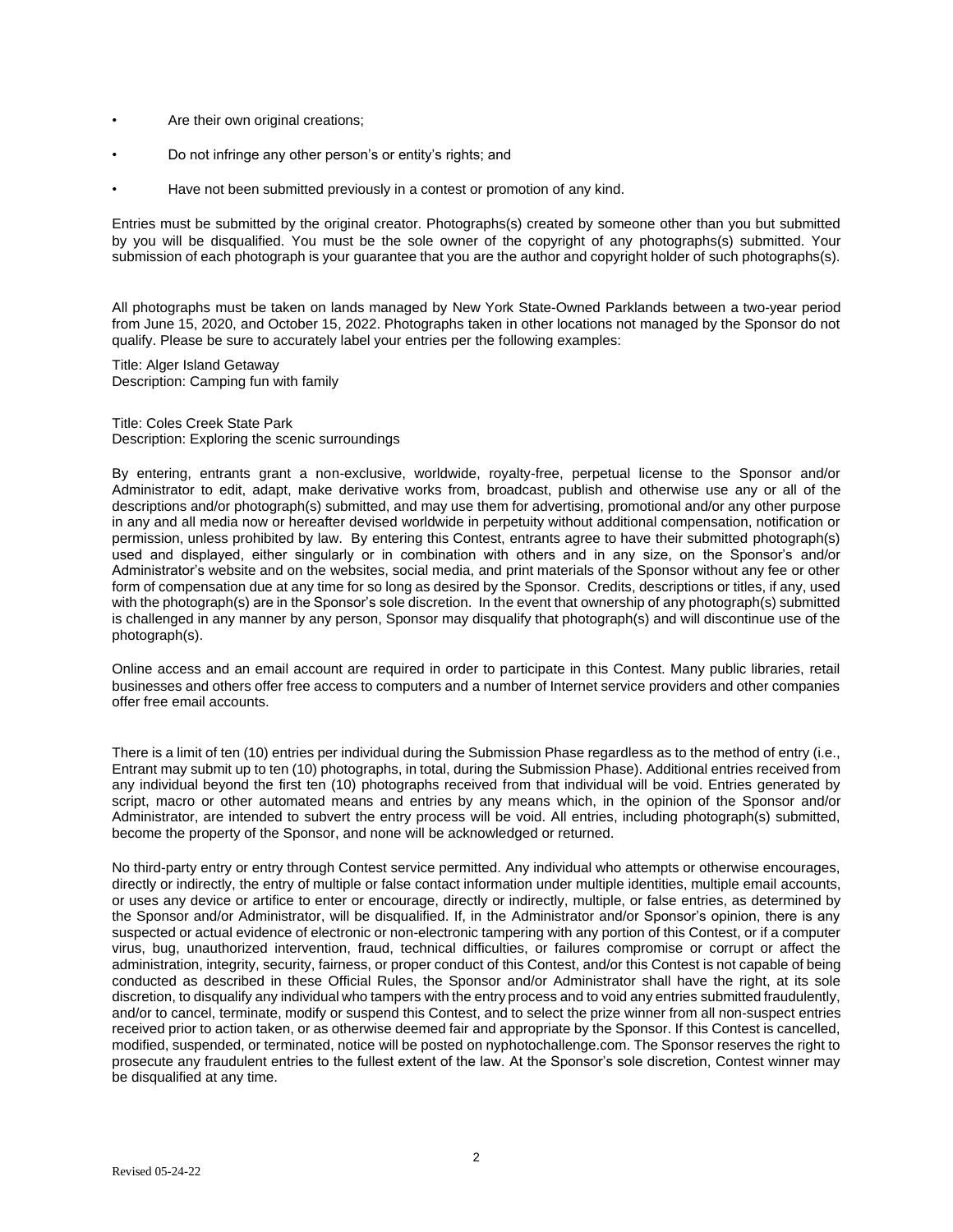## 4. PRIZES:

One (1) grand prize consisting of \$1,000 REI gift card, one (1) 4-person tent, one (1) 2023 Empire Pass, and one (1) \$250 NY camping gift card. The approximate aggregate value of the grand prize is one thousand eight hundred and thirty dollars. (\$1,830).

Six (6) individual category winner prize packages (one winner selected from each category below) consisting of one (1) \$250 REI gift card, one (1) 2023 Empire Pass, and one (1) \$100 NY camping gift card. The approximate aggregate value of the category prize is four hundred and thirty dollars. (\$430).

Six (6) categories include Camping Life, Seasonal Spectacular, Action & Adventure, Hiking, Views & Vistas, and Making Memories.

The approximate aggregate retail value of all prizes is four thousand four hundred and ten dollars (\$4,410).

There will be only one prize per winner. Lost or stolen prize will not be replaced. No assignment, transfer, conversion to cash or cash redemption or substitution of the prize is permitted, except the Sponsor and/or Administrator reserves the right to substitute the prize with a prize of comparable or greater value should the prize become unavailable. All prize details are at the sole discretion of the Sponsor. The winner agrees to accept the prize "as is", and entrants hereby acknowledge that Sponsor, and Administrator, has neither made nor is in any manner responsible or liable for any warranty, representation, or guarantee, express or implied, in fact or in law, relative to the prize, including express warranties (if any) provided exclusively by a prize supplier that are sent along with the prize. The approximate retail value of all prizes is \$4,410. Any valuation of the prize(s) stated above is based on available information provided to the Sponsor and the value of any prize awarded to a winner may be reported for tax purposes as required by law. The winner(s) will be solely responsible for all applicable state, federal, and local taxes associated with the acceptance and use of any awarded prize.

5. ENTRANTS' AGREEMENT: The submission or attempted submission of an entry for this Contest constitutes the entrant's full and unconditional agreement to these Official Rules and to any decisions made by the Sponsor, all decisions of which pertaining to this Contest shall be final and binding without any right of appeal. Winning a prize is contingent upon entrant fulfilling all the requirements of and all terms and conditions provided in these Official Rules. Failure to comply with these Official Rules may result in disqualification from this Contest.

All entries, including photograph(s) submitted, and any Request for Information and Waiver document provided to the Sponsor become the property of the Sponsor and will not be returned.

6. WINNER DETERMINATION AND ODDS: Winners will be determined via the process set forth below.

Odds of winning will depend on the total number of valid entries received during the Submission Phase.

The Judging phase will take place between October 16, 2022, 8 a.m. ET and December 31, 2022, 5 p.m. ET.

**Annual Promotion Judging Phase:** During the Judging Phase, a judging panel will review submissions based on the following criteria: (i) originality, (ii) artistic composition, (iii) technical quality, and (iv) whether the photograph showcases the best of the New York State-Owned Parklands camping and outdoor activities. Each of the criteria will be given equal consideration. In the event of a tie for the final spot, the entry judged to most effectively showcase New York Stateowned Parkland outdoors activities will be the finalist.

**Annual Promotion Winner Selection:** By December 31, 2022**,** the judging panel will choose the seven (7) winners, comprising of one (1) grand prize winner and six (6) individual category prize winners. These seven (7) winners will be notified on or around December 31, 2022. In the event of a tie for any prize, the entry judged to be the most creative will win the prize. Winner agrees to conduct any and all media interviews related to the promotion if requested and not to criticize or disparage any of the Released Parties during interviews.

All judging decisions are final.

6. NOTIFICATION: The potential winner will be notified, at the Sponsor's sole option, by means of email or telephone.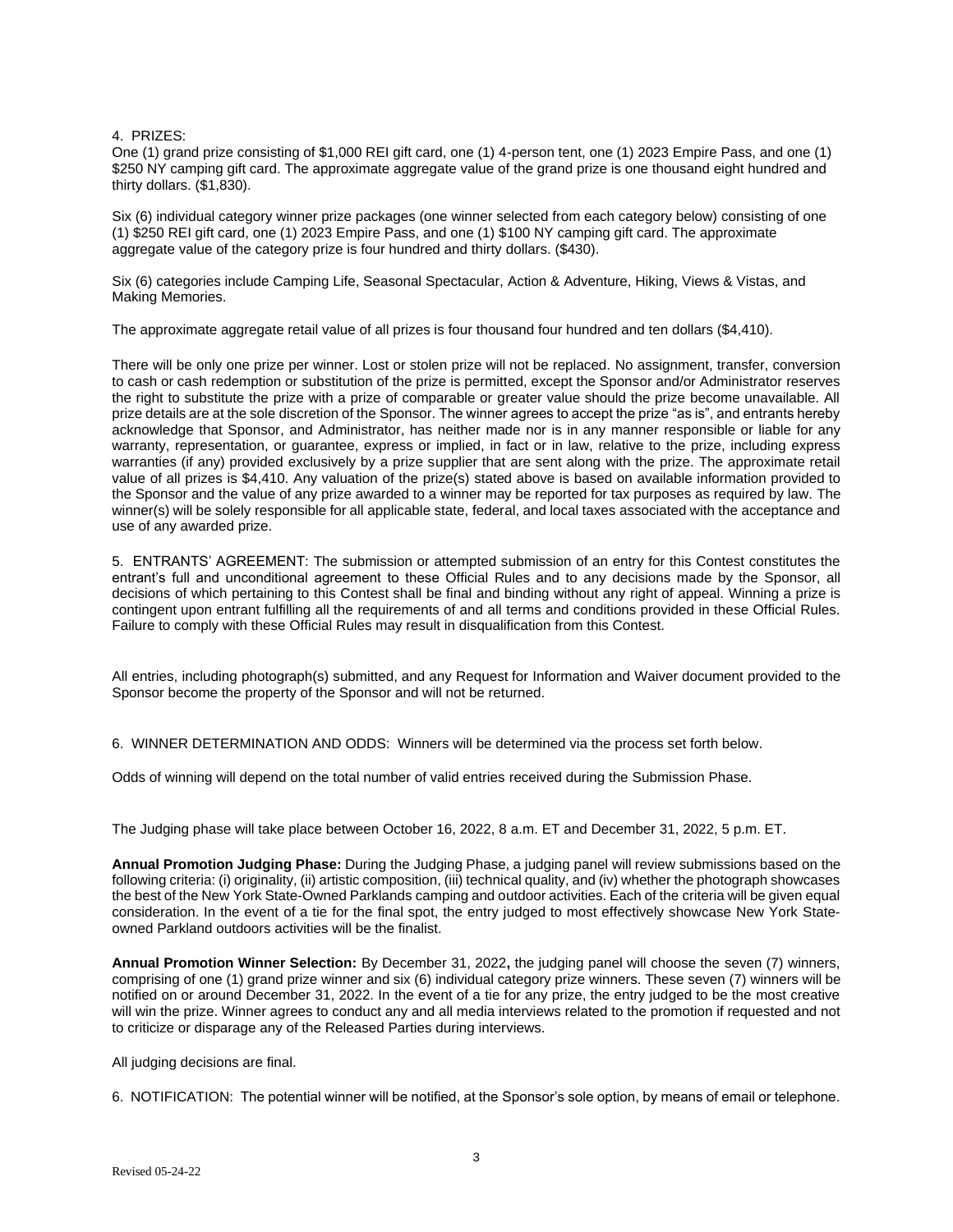## 7. VERIFICATION OF THE POTENTIAL WINNER:

An entrant who is selected pursuant to the process set forth above is not considered a winner of any prize unless and until the entrant's eligibility has been verified by the Sponsor and/or Administrator and the entrant has been notified that verification has been completed. In connection with such verification, the potential winner may be required to execute and return a Request for Information and Waiver form, within seven (7) days of the date that such form is sent by the Sponsor and/or Administrator to the potential winner. Non-compliance with the foregoing or with any of these Official Rules, the return to the Sponsor and/or Administrator of the prize notification or the Request for Information and Waiver form as non-deliverable or the Sponsor's or Administrator's inability to contact the potential winner within one (1) week of its first attempt to notify will, at the Sponsor's sole option, result in disqualification of the potential winner and, at the Sponsor's sole option, an alternate winner being selected by the judges from the remaining eligible entries.

In the event of a dispute over the identity of a potential winner, the entry will be declared made by the authorized account holder of the email address submitted at the time of entry, and the potential winner may be required to provide identification sufficient to show that he/she is the authorized account holder of such email address. "Authorized account holder" is defined as the person assigned to an email address by an Internet access provider, online service provider or other organization responsible for assigning email addresses for the domain associated with the email address in question. Proof of sending or submission will not be deemed to be proof of receipt by the Sponsor.

8. LIMITATIONS OF LIABILITY AND RELEASE: The Released Parties are not responsible or liable for:

(a) any incorrect or inaccurate information, whether caused by entrants, non-authorized human intervention, printing errors or by any of the equipment or programming associated with or utilized in this Contest;

(b) technical failures of any kind including, but not limited to, malfunctions, interruptions, or disconnections in phone lines, network hardware or software, cable, satellite, cellular tower, or Internet service provider;

(c) bugs, viruses, worms, unauthorized human intervention in any part of the entry process or this Contest or any other causes which impair the fairness, integrity or administration of this Contest (in such event, the Sponsor reserves the right, at its sole option, to modify, terminate or suspend this Contest);

(d) typographical, printing, network, mechanical, electronic, technical, human or other errors or malfunctions of any kind relating to or in connection with this Contest including, without limitation, errors or problems which may occur in the administration of this Contest, the processing of entries, the announcement of the prizes or other errors in these Official Rules or in any other Contest-related materials;

(e) any liability, loss, injury or damage to persons or property which may be caused, directly or indirectly, in whole or in part, from entrant's participation in this Contest or receipt, use or misuse of any prize; or

(f) lost, incomplete, late, misdirected, garbled, undelivered, incomplete, stolen, or mutilated transactions, subscriptions, or entries; or garbled, lost, misrouted or scrambled transmissions. (If for any reason an entrant's entry is confirmed to have been erroneously deleted, lost, or otherwise destroyed or corrupted, entrant's sole remedy is another entry in this Contest.)

THE PARTIES AGREE, ACKNOWLEDGE AND UNDERSTAND THAT NEITHER THE SPONSOR NOR THE ADMINISTRATOR SHALL NOT BE LIABLE FOR INDIRECT, INCIDENTAL, CONSEQUENTIAL, SPECIAL, PUNITIVE, OR LOST PROFIT DAMAGES. THE PARTIES AGREE, ACKNOWLEDGE AND UNDERSTAND THAT THE SPONSOR'S, AS WELL AS THE ADMINISTRATOR'S TOTAL AGGREGATE LIABILITY FOR ANY MATTER ARISING FROM OR RELATED TO THIS CONTEST, WHETHER IN CONTRACT, TORT, OR UNDER ANY THEORY OF LIABILITY, SHALL NOT EXCEED THE AMOUNT OF THE ACTUAL OUT-OF-POCKET COSTS INCURRED BY ENTRANT ASSOCIATED WITH ENTERING THIS CONTEST.

By entering into this Contest, each entrant agrees to release, discharge, and forever hold harmless the Released Parties and their shareholders from any and all claims, actions, damages, demands, manner of actions, causes of action, suits, debts, duties, accounts, bonds, covenants, warranties, indemnities, claims over, contracts and liabilities of whatever nature or kind arising out of, or in connection with, the entrant's participation or attempted participation in this Contest, compliance or non-compliance with these Official Rules and the delivery, non-delivery, acceptance, use, misuse or non-use of the prize and, if selected as a potential winner, to sign and deliver the Request for Information and Waiver form before receiving his/her prize.